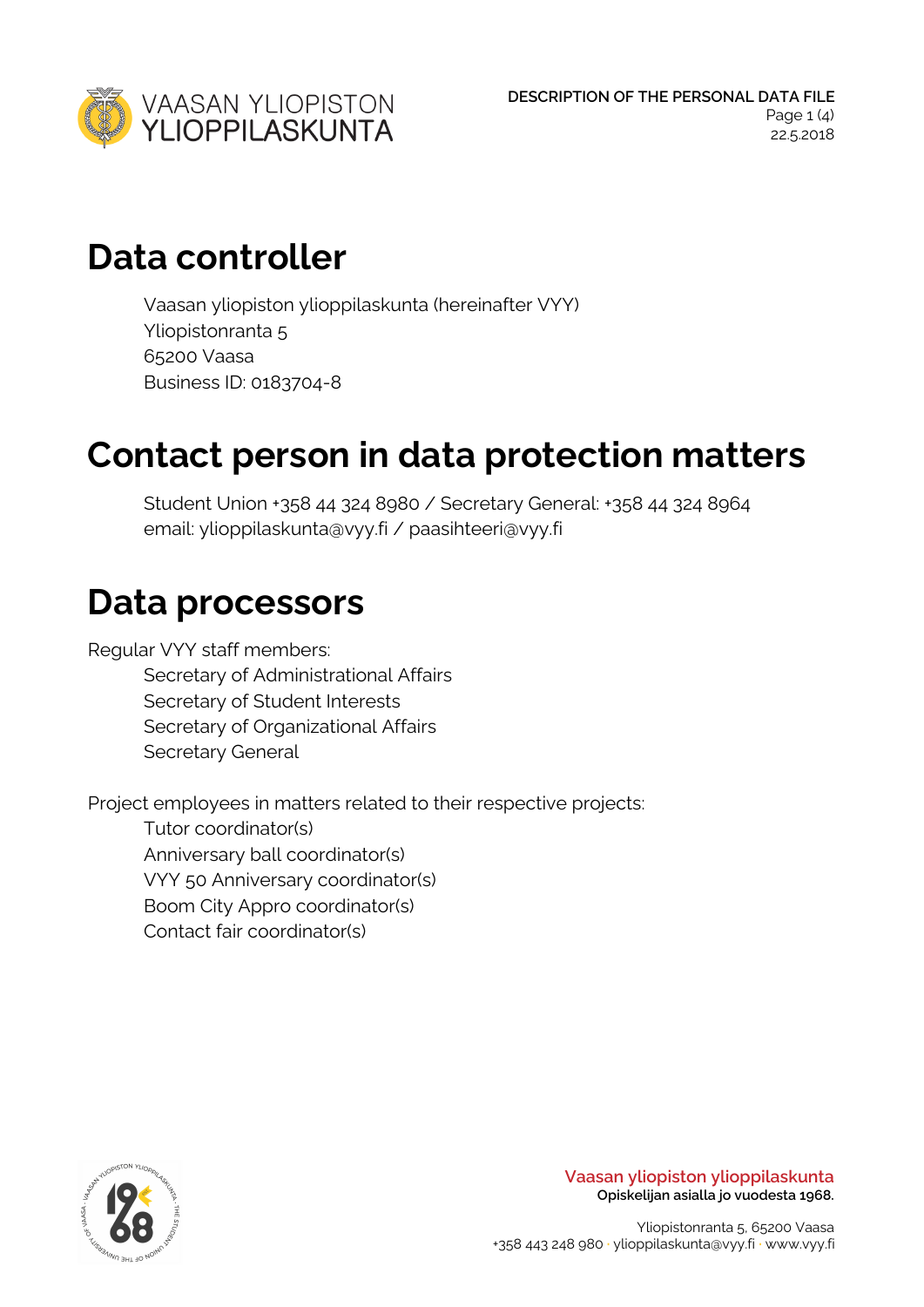

### **Purpose of personal data processing**

The collected data is used to carry out Student Union activities and services provided by it, starting from the moment the data subject submits the data with their consent. The services and activities produced by VYY include, but are not limited to, the following:

- Facility rentals
- Facilitating feedback (anonymously)
- Facilitating the reporting of delayed exam results (anonymously)
- Event organizing
- Facilitating entering the Representative Council election as a candidate
- Inviting Representative Council members to meetings
- Inviting administration student representatives to training
- Inviting committee members to meetings
- Facilitating the application processes for adminstration student representatives and other positions of trust
- Handing out Student Union acknowledgements and scholarships
- Membership or FSHS fee refunds

### **Data that is processed**

- First and last name
- Student number
- Personal identity code (only for Representative Council candidates)
- Account details (only in refunds)
- Email address
- Telephone number
- Food allergies (only in conjunction with events where food is served)

# **Data acquisition**

Primarily directly from the data subject



**Vaasan yliopiston ylioppilaskunta Opiskelijan asialla jo vuodesta 1968.**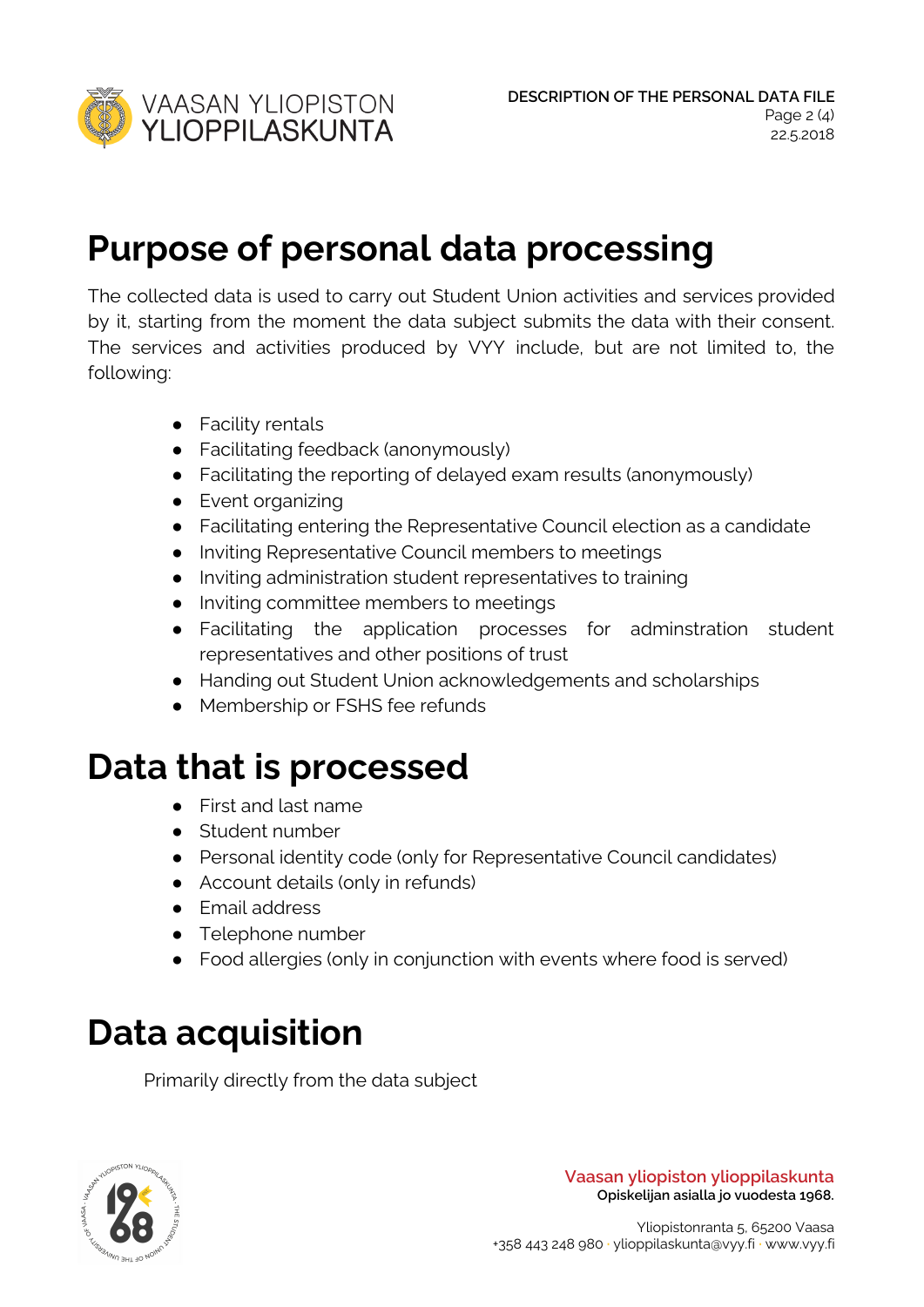

### **Data storage**

Data is destroyed as soon as it is no longer necessary to store it

### **Data transfer**

The personal data of data subjects is not transferred outside VYY systems, nor is it disclosed to third parties, except in the following situation:

After the election of administration student representatives, the names and email addresses of the elected representatives are disclosed to the respective organisations to which the said representatives have been elected as actual members or personal deputy members. The names and email addresses of administration student representatives may be disclosed to the following recipients: the University of Vaasa, the Student Housing Foundation in Vaasa, the Finnish Student Health Service and the National Union of University Students in Finland.

The food allergy information collected in conjunction with anniversary balls or sitsi-event registrations will be disclosed to a catering service provider, with which a separate data confidentiality agreement has been made.

#### **Data protection**

Only those employees, who due to the nature of their work have the right to process the personal data of data subjects, are given access to files that contain personal information. Each user has their own user account and password.

# **Data subject rights**

A data subject has the following rights:

- Right to access the data that has been collected of the subject
- Right to demand correction of incorrect data concerning the subject
- Right to be forgotten
- All other rights described in the European Union's General Data Protection Regulation (GDPR)



**Vaasan yliopiston ylioppilaskunta Opiskelijan asialla jo vuodesta 1968.**